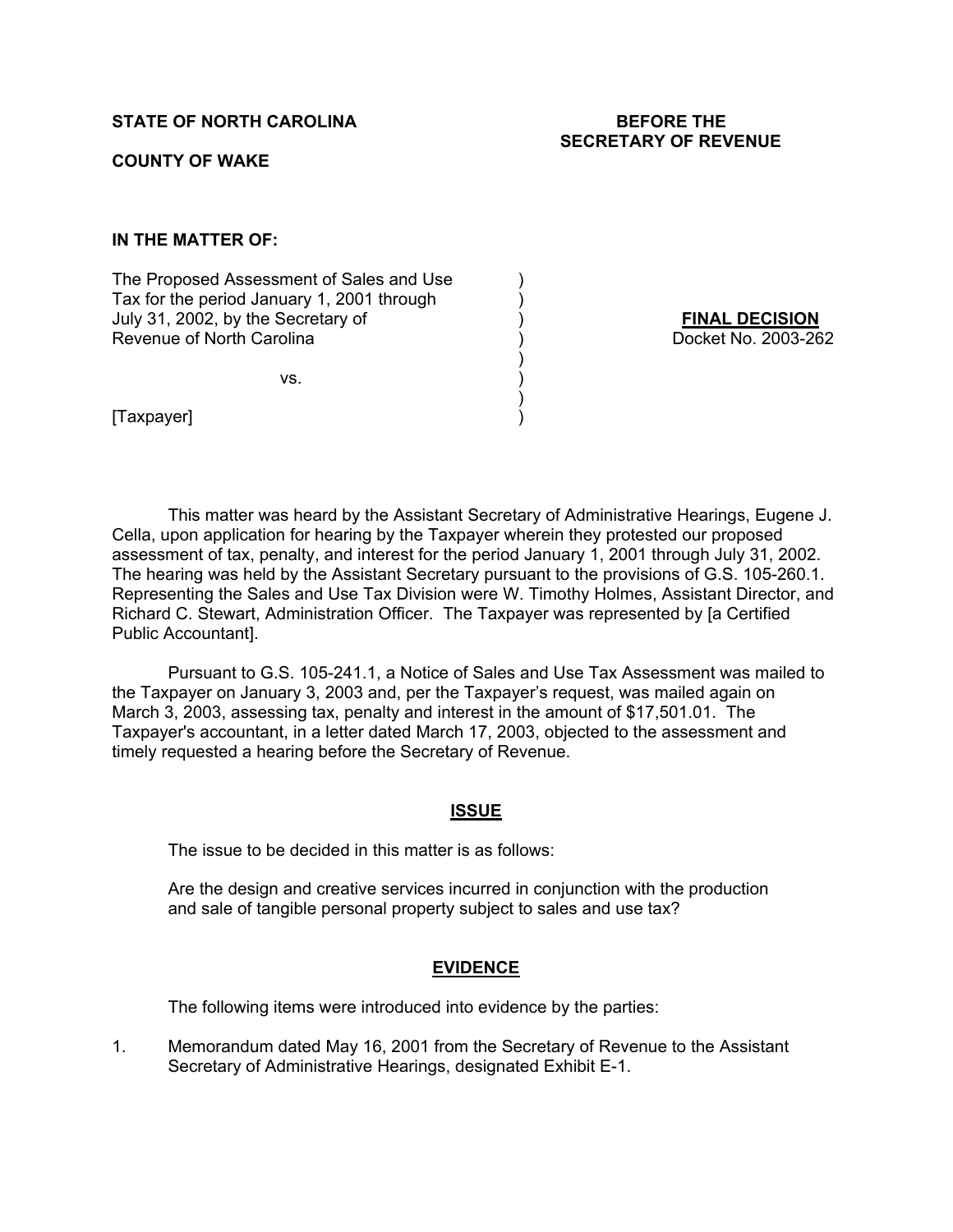- 2. Audit report dated December 20, 2002 covering the period January 1, 2001 through July 31, 2002, designated Exhibit E-2.
- 3. Notice of Sales and Use Tax Assessment dated January 3, 2003, designated Exhibit E-3.
- 4. Notice of Sales and Use Tax Assessment dated March 4, 2003, designated Exhibit E-4.
- 5. Letter dated March 17, 2003 from the Taxpayer's accountant to the Sales and Use Tax Division, designated Exhibit E-5.
- 6. Letter dated March 26, 2003 from the Sales and Use Tax Division to the Taxpayer's accountant, designated Exhibit E-6.
- 7. Sales and Use Tax Bulletin 24, dated June 1, 2002, designated Exhibit E-7.
- 8. Redacted Secretary of Revenue Final Decision, Docket No. 99-187, designated Exhibit E-8.
- 9. Copy of Taxpayer's sales invoice Number 1188, dated February 16, 2002, designated Exhibit E-9.
- 10. Letter dated May 30, 2003, from the Assistant Secretary of Revenue to the Taxpayer's accountant, designated Exhibit E-10.
- 11. Brief for Tax Hearing prepared by the Sales and Use Tax Division, designated Exhibit E-11.

The Taxpayer presented the following information into evidence at the hearing:

12. Uniform Commercial Code, Part 4. Title, Creditors and Good Faith Purchases, and Part 5. Performance, designated Exhibit TP-1.

## **FINDINGS OF FACT**

Based on the foregoing evidence of record, the Assistant Secretary makes the following findings of fact:

- 1. The Taxpayer at all material times made retail sales of trade booths, displays and printed materials.
- 2. The Taxpayer made separate charges for the tangible personal property and creative/design services on invoices given to customers.
- 3. The Taxpayer collected and remitted sales and use tax on materials it produced and sold to clients in some cases, but did not charge sales tax on its creative/design services associated with the production and sales of tangible personal property.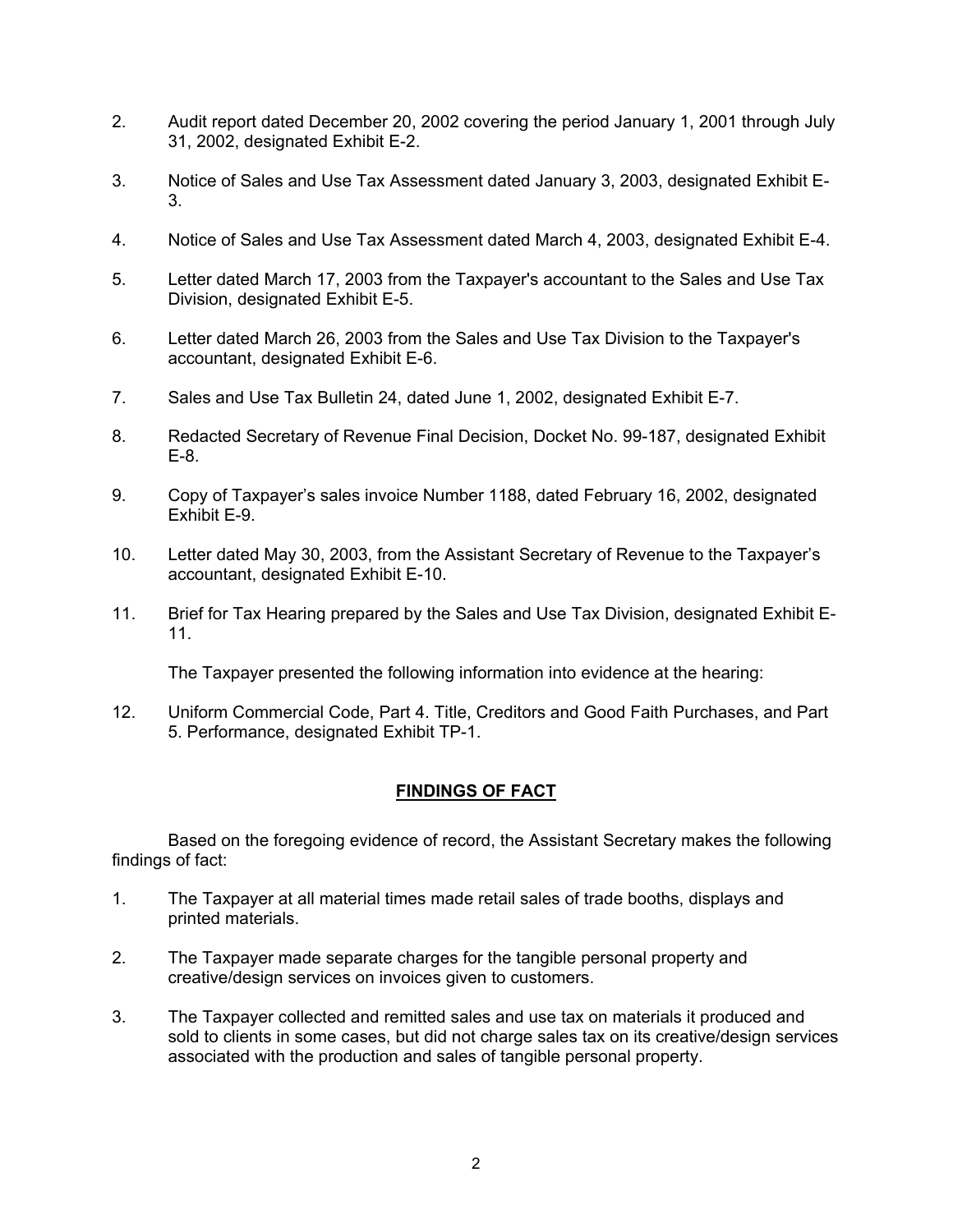- 4. The Department did not assess sales tax on creative/design services charged to customers that did not result in the sale of tangible personal property.
- 5. The Taxpayer was assessed sales tax on the total amount of its sales of tangible personal property, including the creative/design services charged in the creation of the finished product.
- 6. The Taxpayer paid sales tax to its in-state vendors on the materials purchased that became a component part of the finished product sold by the Taxpayer. Credit was given for the sales tax paid in error to in-state vendors on materials that became a component part of the finished product sold by the Taxpayer.

#### **CONCLUSIONS OF LAW**

Based on the foregoing findings of fact, the Assistant Secretary makes the following conclusions of law:

- 1. The Taxpayer's charges for creative services and design labor and other services made in connection with the sale of tangible personal property constitute part of the sales price of the property sold pursuant to G.S. 105-164.3 (16) and G.S. 105-164.3 (37) and the Taxpayer is liable for sales tax on these charges.
- 2. The Taxpayer as a retailer made retail sales of tangible personal property subject to sales tax on the total sales price of the property, including charges for the labor or creative services associated with the production of the property.
- 3. In Final Decision No. 99-187, the Assistant Secretary of Revenue concluded that creative services cannot be separated from other costs or services going into the manufacture and production of tangible personal property for sale at retail.
- 4. The Notice of proposed assessment for the period January 1, 2001 through July 1, 2002 was properly issued pursuant to G.S. 105-241.1.

## **DECISION**

The Taxpayer is engaged in the business of making retail sales of trade booths, displays, and printed material. The Taxpayer also performs creative services for its clients which do not involve the sale of personal tangible property. Although the Taxpayer, in some cases, did collect and remit sales tax on the materials that it produced and sold to its clients, it never charged sales tax on what the Taxpayer characterizes as "creative services" rendered in association with the production of the items that were sold. It is the Taxpayer's position that the charges for these creative services are not part of the sales price subject to sales tax.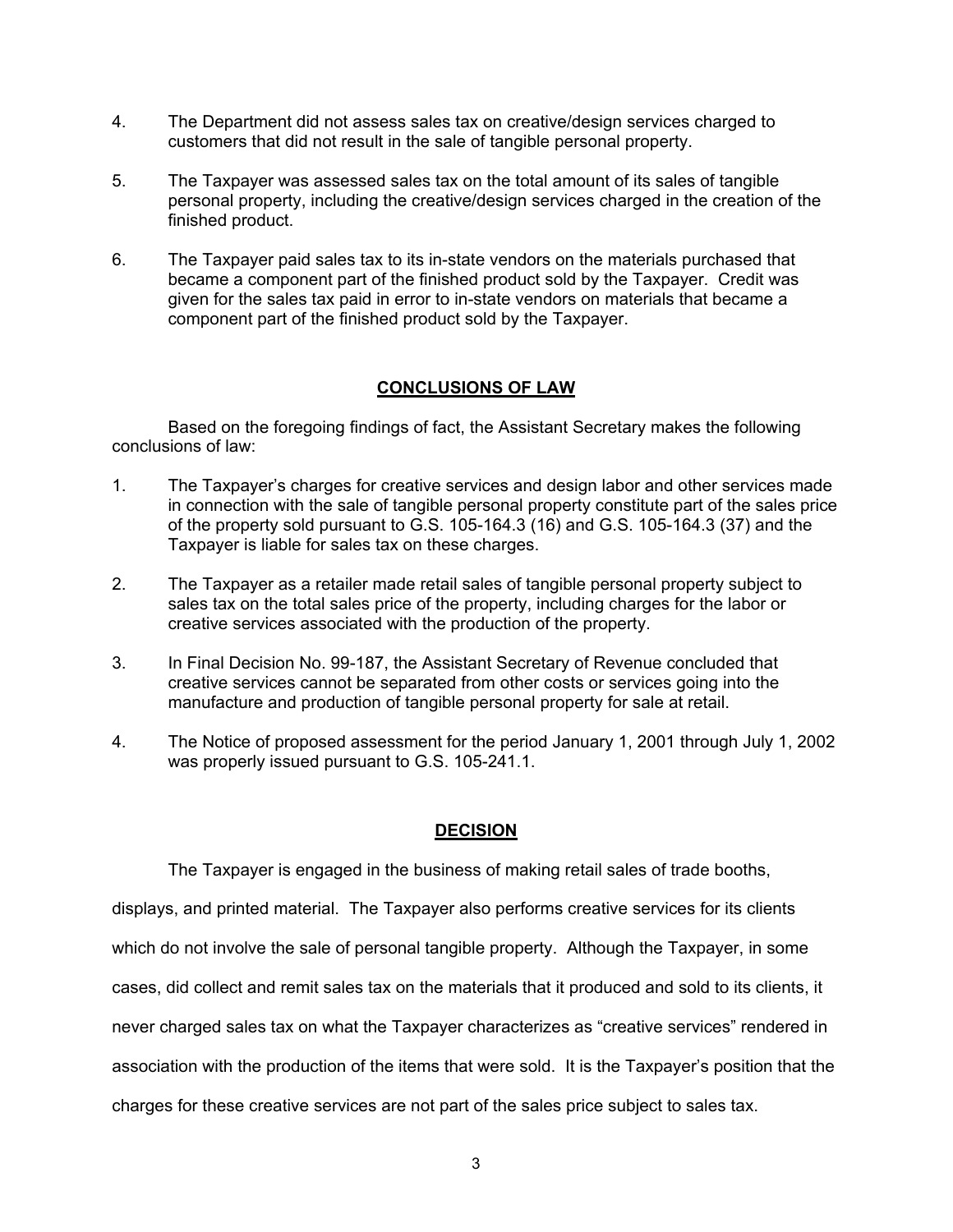The Department's assessment included sales tax on the amount charged its clients for "creative services" that were performed in association with the production of the tangible personal property sold, but were deemed not taxable by the Taxpayer. It is the Department's contention that the "sales price" of the items sold upon which sales tax should have been computed includes, by statute, Technical Bulletin, and well-established Departmental interpretation, the charges for these creative services.

The Department argues that the "true object" of the agreements between the Taxpayer and its clients in these transactions was the trade booths, displays, or other tangible personal property that was received and therefore a retail sale of that property took place. Accordingly, the Statutes, G.S. 105-164.3 (16) prior to January 1, 2002 which was recodified under G.S. 105- 164.3 (37) January 1, 2002, require that, although creative services may have been rendered in association with the production of the items, because the sales price to which the tax applies should be the total amount for which the property is sold, including all charges for services rendered in the fabrication, manufacture or delivery of the property, then the amount charged for the creative services is considered part of the sales price properly subject to the tax. The Department further argues that its position is supported by Sales and Use Tax Technical Bulletin 24-1 B. which provides, in part, that where advertising agencies make retail sales of tangible personal property, " . . . The sales price to which tax applies is the total amount for which tangible personal property is sold including all charges for services rendered in the production, fabrication, manufacture or delivery of the property, . . . " (underlining added) Sales and Use Technical Bulletin 24-2 B., provides, in part, ". . . When an advertising artist creates 'paste-ups' and 'mechanicals' for use by him in producing other tangible personal property which he sales at retail, the total charge for the tangible personal property sold at retail is subject to tax at the general rate of State tax and any applicable local sales or use tax including any charge for materials or services rendered in creating the 'paste-ups' or 'mechanicals.'" (underlining added) Because the Taxpayer sold tangible personal property not for resale to its

4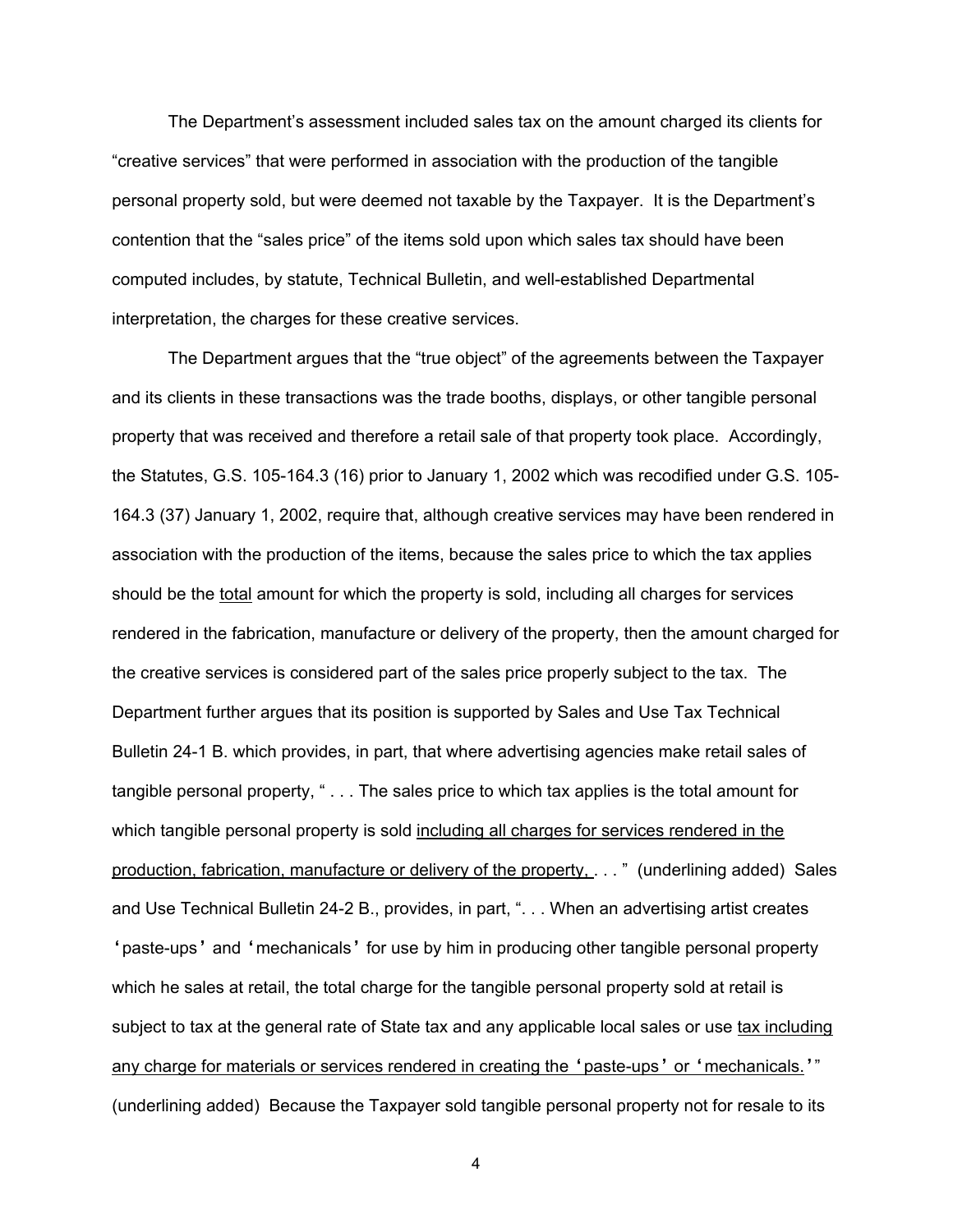clients in the transactions in question, it was acting as a retailer and was therefore responsible for collecting and remitting sales tax on the total price of these items, including the charges for creative services associated with their production.

The Taxpayer's argument is that since the creative services were performed to develop a concept they should be considered separate, not related to the fabrication or production process and therefore not part of the sales price of the tangible personal property produced and sold. The Taxpayer also argues that Sales and Use Tax Technical Bulletin 24-2 provides that charges for such services are not taxable when a company performs only creative services for a client and does not concomitantly sell tangible personal property to the client. The Taxpayer contends that the design services are complete and given to the client, at which time title to the designs passes to the client. If the customer, after reviewing the designs, decides to have the Taxpayer fabricate the tangible personal property, the Taxpayer continues, that is a second and discrete transaction and for the Department to assess tax on the design charges is a repudiation of the Uniform Commercial Code.

Taxpayer's interpretation and analysis of the application of the Uniform Commercial Code to the transactions included in this assessment is incorrect. Section 2-401 (2) of the Uniform Commercial Code provides that title passes to the purchaser at the point the seller completes his performance with reference to the physical delivery of the goods. However, the section cited by the Taxpayer relates to goods and other types of tangible personal property, while the transactions in question are for creative services rendered in the production of tangible personal property. The Statutes, except in specific levies, do not tax rendering of professional services, unless the services are rendered in the attendant sale of tangible personal property. Sales and use tax is a transaction oriented tax and the application of the tax is dependent upon the nature of the transaction entered into between the parties. G.S. 105-164.3(16), prior to January 1, 2002, and G.S. 105-164.3 (37), subsequent to January 1, 2002, and Sales and Use Tax Technical Bulletin 24 are unambiguous in their requirement that the sales price upon which

5